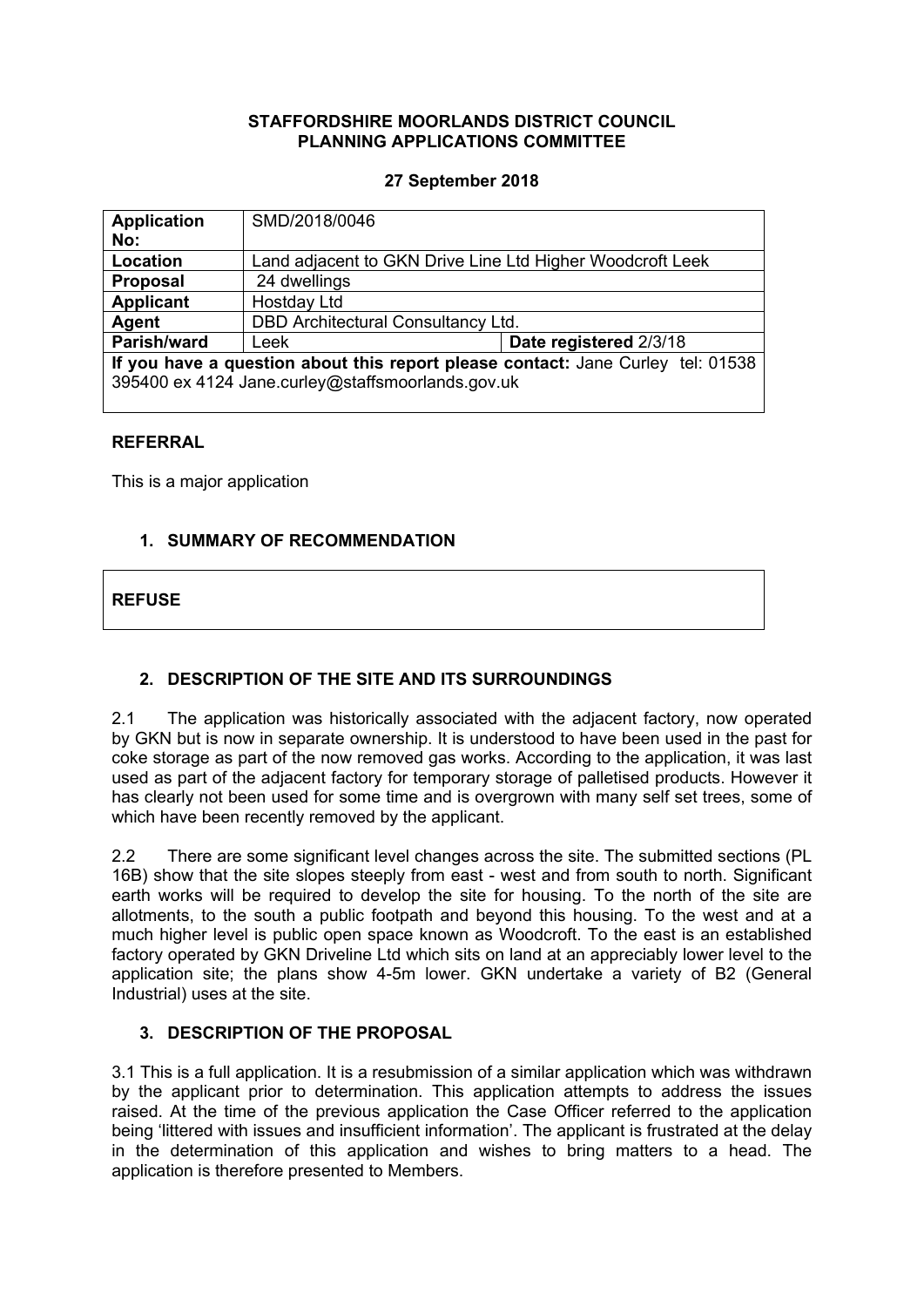3.2 The proposal is for 24 dwellings, a mix of three and four bedroom properties. A new access to the site is proposed off Higher Woodcroft leading through the yard area of GKN factory onto the site. A combination of signage and road markings is proposed giving the factory traffic priority with traffic leaving the proposed housing being subject to give way signs/markings. The applicants say in this way it can be ensured that the yard is clear of factory traffic before other vehicles cross the yard to exit onto Higher Woodcroft. Where the site borders the GKN factory to the east an acoustic fence is proposed. The DAS says that if the policy requirement for affordable housing were to be applied, then the profit margin for the developer would be too tight. The DAS says that there is an abundance of smaller terrace housing in Leek suitable for first time buyers and that there is a need for family homes thus freeing up the smaller low cost housing for the first time buyer.

# **4. RELEVANT PLANNING HISTORY**

PAD/2017/0072 Pre application advice sought for residential development

SMD/2016/0753 Construction of 24 dwellings. Withdrawn

# **5. PLANNING POLICIES RELEVANT TO THE DECISION**

5.1 The Development Plan comprises of:

- Saved Local Plan Proposals Map / Settlement Boundaries (adopted 1998).
- Core Strategy Development Plan Document (adopted March 2014)

### Staffordshire Moorlands Local Plan (1998)

5.2 Development boundaries within the 1998 Adopted Local Plan are still in force until such time as they are reviewed and adopted through the site allocations process. Following consultation last year a Preferred Options Site Allocation DPD is currently out for consultation.

### Adopted Staffordshire Moorlands Core Strategy DPD (26<sup>th</sup> March 2014)

5.3 The following Core Strategy policies are relevant to the application:-

- **SS1 Development Principles**
- **SS1a Presumption in Favour of Sustainable Development**
- **SD1 Sustainable Use of Resources**
- SD3 Carbon-saving Measures in Development
- **SD4 Pollution and Flood Risk**
- SS6C Rural area strategy
- **DC1 Design Considerations**
- **DC2** Heritage
- C1 Creating Sustainable Communities
- **NE1 Biodiversity and Geological Resources**
- **T1 Development and Sustainable Transport**
- **T2 Other Sustainable Transport Measures**

### Local Plan

The Council agreed to publish the Local Plan Submission Version for representations in February 2018. At this point, the Council agreed that the Local Plan was "sound". Formal representations were then invited from residents, businesses and other stakeholders to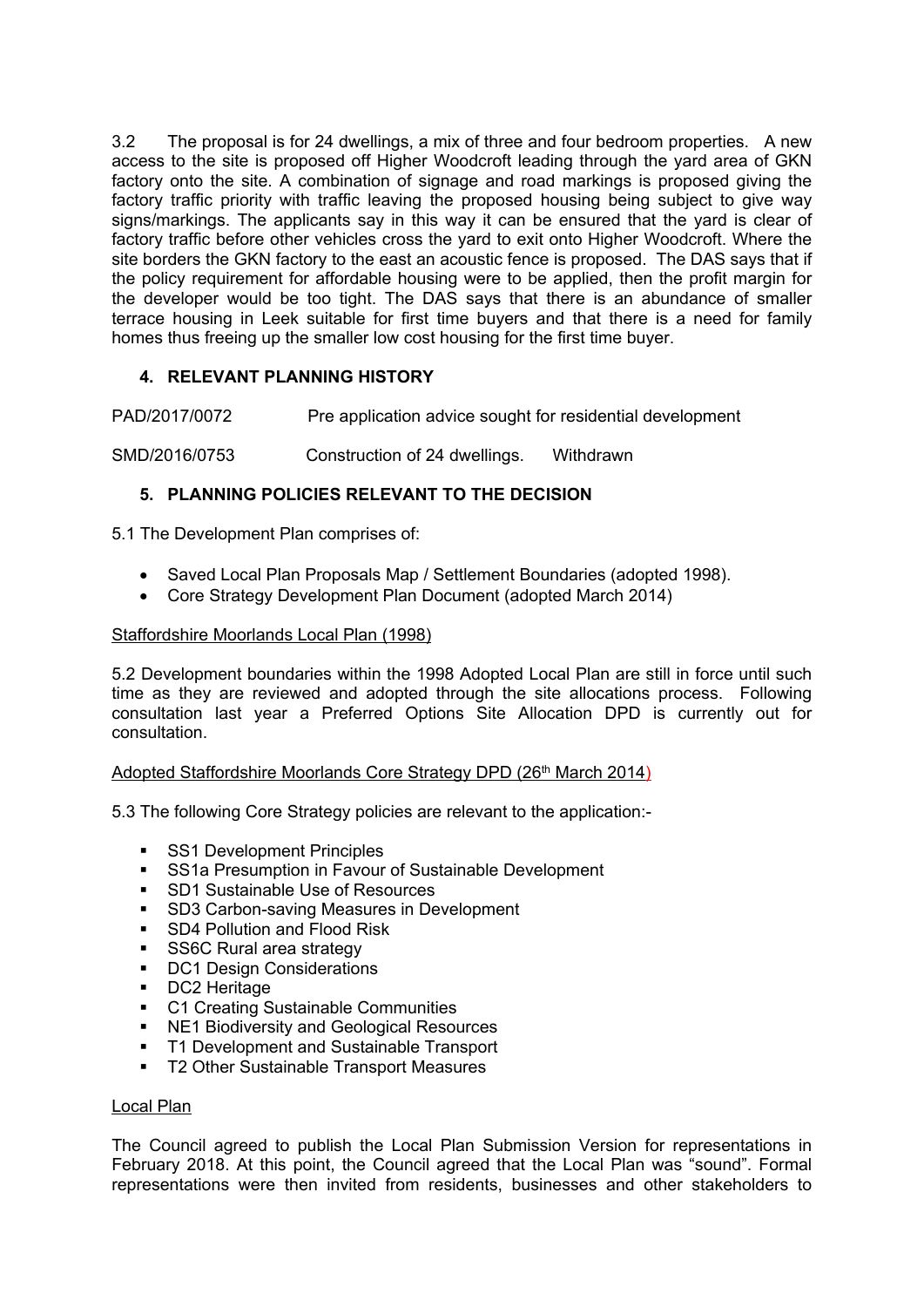provide them with the opportunity to support or challenge the soundness or legal compliance of the Local Plan. This stage in the process followed three previous public consultations since 2015 which had informed the preparation of the Local Plan alongside a comprehensive evidence base.

In June 2018, the Council subsequently agreed to submit the Local Plan Submission Version to the Secretary of State for examination. An examination in public will now be held this Autumn in order to determine whether the Local Plan is sound and legally compliant. Subject to the findings of the appointed inspector, the Local Plan is expected to be adopted in the Spring of 2019. At his point, it will supersede the adopted Core Strategy and become part of the statutory development plan for the District.

In this context, the Council's position on the weight to be given to the policies contained in the Local Plan Submission Version in terms of the three criteria set out in Paragraph 48 of the NPPF is as follows:

- The stage of preparation the Local Plan is now at an advanced stage of preparation as the Council has submitted it to the SoS for examination
- The extent to which there are unresolved objections to relevant policies this varies depending on the policy in question. The Officer Comments section of this report identifies the level of outstanding objections to each policy and recommends the amount of weight to be given to them at this stage in the process
- The degree of consistency of policies with the NPPF given that the Council has submitted a Local Plan that it considers to be sound, all policies are deemed to be consistent with the NPPF.

## Emerging Policies

The following policies are considered to be relevant to this application:

- Policy SS1 Development Principles
- Policy 1a Presumption in favour of sustainable development
- SS2 Settlement Hierarchy
- Policy H1 New Housing Development

National Planning Policy NPPF

## National Planning Policy Guidance

# **6. CONSULTATIONS CARRIED OUT**

Press Notice expiry date: 11<sup>th</sup> April 2018 Site Notice expiry date: TBA Local residents have been notified by letter.

6.1 7 letters of objection received from nearby residents and one letter from GKN Drive line which is also accompanied by a Transport Assessment.

- The site is largely greenfield much of it has never been developed
- The site is home to many birds and animals including badgers
- Many trees and saplings have already been chopped down
- Highway safety –it is not practical to have a new road dropping into a factory yard on a steep slope as is proposed
- Higher Woodcroft provides access to GKN which has a high volume of delivery vehicles ranging from small flatbed trucks to maximum size articulated lorries which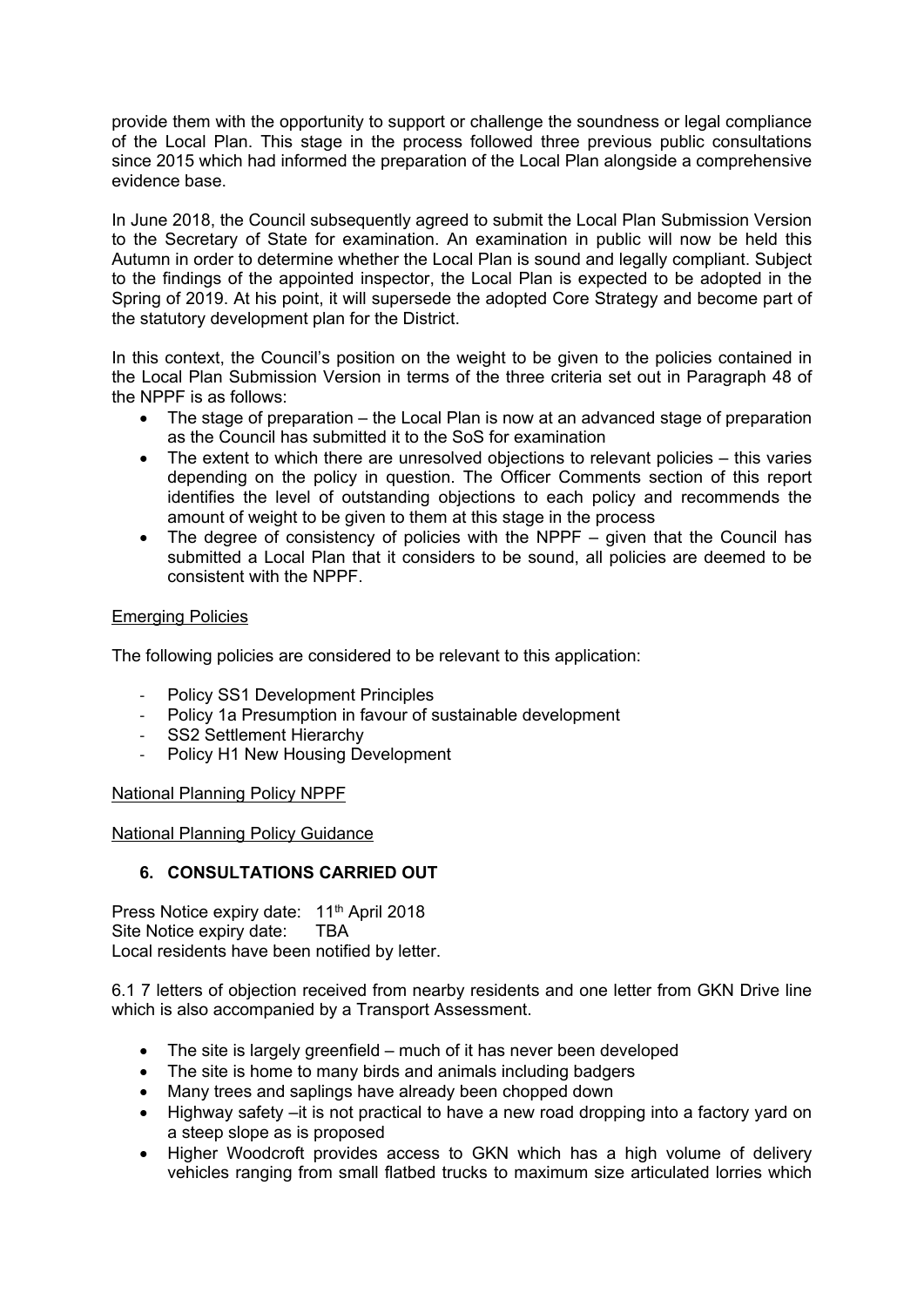often struggle to get up to GKN, and if the delivery area of GKN is full these vehicles have to wait on the road.

- There is a vehicle body repair business near close to the main A53 car transporters often have to resort to loading and unloading in the road, and the road is also used as a parking facility by staff employed at these premises.
- The proposed entrance to this development would appear to have to impinge on the present delivery and loading area of GKN thus making this area even smaller for large vehicles to manoeuvre in.
- Cars are often parked on both sides of Higher Woodcroft creating single line traffic
- Access onto the A53, is already difficult and dangerous. More cars will add to this. . There is also limited visibility at the exit of the Higher Woodcroft road to traffic approaching from the direction of the town centre.
- It is imperative that some type of traffic calming be put in place on the section of road between the site for the new development and the junction with the A53.
- Disruption during construction
- Right of way adjacent to the site entrance must be kept clear

## GKN Driveline Ltd

6.2 Comment that the company occupy the land adjacent to the application site. GKN undertake a variety of B2 (general industrial) uses at the site. 40 staff are employed at the site. As a result, operational vehicles such as forklifts and goods vehicles are regularly present on the site and the access is currently used by these vehicles and staff members who are familiar with site operations and layout. Access to GKN's site is taken from Higher Woodcroft. GKN are concerned about the impact of vehicles belonging to the residents of the proposed development and associated pedestrians sharing their access. In particular, there are safety concerns over the dual use of the access and residents who may not have full awareness of site operations. Additionally, should any accidents or near-accidents occur, GKN are concerned that they may face on-site restrictions which would have a detrimental impact on operations and subsequently, their business. It does not appear that a transport impact assessment has been submitted in support of the proposals. The GKN consider the proposed access to be unsafe and unacceptable. Given the safety issues and potential conflict of uses at the site access, GKN have instructed further transport work to independently assess the impact of the proposals on the site access and operations.

## Town Council

## 6.3 Recommend approval

## Local Highway Authority

6.4 No objection subject to conditions including one to secure a reduction and clarification of the multiple and conflicting road marking s shown at the access from higher Woodcroft. Comments that Higher Woodcroft is of adequate width for commercial/industrial/residential use. Speeds at the access point will be low. Visibility of the access off Higher Woodcroft from the access to the development will be good. Priorities will be defined by road markings. Plots 14 to 24 will need careful design to avoid over steep driveways.

## Ecology Officer

6.5 Recommends refusal on the grounds that ecological survey data on the habitat suitability of the site for invertebrates requires further survey during the spring and summer. He advises that an invertebrate survey was carried out by Rachael Hacking Ecology date 19/12/18. The survey concluded that further surveys may be necessary to establish if the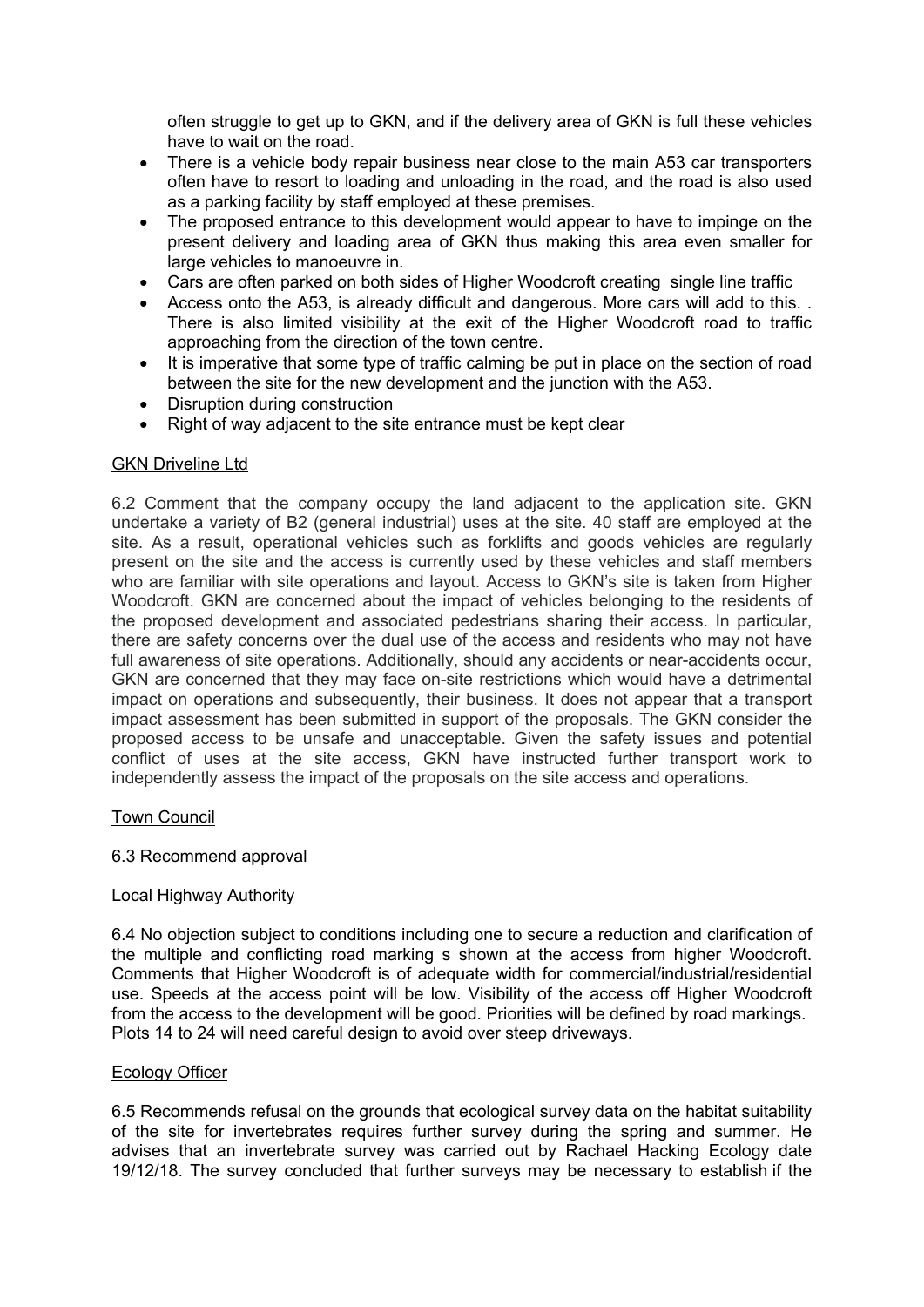site is an open mosaic on previously developed land. Open mosaic on previously developed land habitat is a habitat of principal importance as defined under the Natural Environment and Rural Communities (NERC) Act 2006. These habitats can support important species and assemblages of invertebrates. Also advises that there are two badger setts present on site. These will need to be closed for the development to proceed to ensure no offences under the Protection of badgers Act 1992. He recommends conditions to protect and secure appropriate measures.

## Regeneration Officer

6.6 Advises that the proposal for development of 24 new homes will provide the following outputs:

- The new householders occupying each new house will spend some of their income locally through shopping and use of local services. National research has identified that 34% of all household expenditure is spent at district level or below. For this development of 24 units this is calculated at £225,312 per year.
- Each new house will generate direct jobs within the construction industry or associated supply chain, of which 25% are likely to be locally based. Indirect Jobs are also generated by local spend in shops and services. This is calculated at an additional local job for every seven new homes. Using these multipliers the development will generate 6 direct jobs and 3.5 indirect jobs.
- The development will also generate approximately £4,409 council tax for the area per Annum

## Project Officer (Open space)

6.7 Would very much like to see the design and layout of the housing positively addressing the proximity of Woodcroft open space which sits adjacent to the site, in terms of potential access between the two sites and from a community safety perspective. It would be preferred if the layout of the housing could face onto the open space and acknowledge it as a positive feature to enhance the development.

6.8 Advises that in terms of developer contributions would be seeking an off-site play contribution to Brough Park. The updated Open Space, Sport and Recreation Study (2017) identifies Brough Park Play Area as poor quality, having deteriorated since the 2009 assessment, with need for investment as this is a key destination site for Leek and will be used by the new residents. Would also like to request an off-site contribution towards playing pitches. This would be targeted at Birchall Playing Fields in Leek, towards sport pitch improvements and the provision of a new 60 x 40 synthetic grass pitch. There is currently an under supply of both grass pitches and synthetic sports pitches in leek. The improvements stated above would increase capacity for outdoor sports provision in Leek, benefitting any new residents on the proposed development site.

### Trees and Woodland Officer

6.9 Awaiting comments.

## SCC County Education

6.11 Advise that Westwood College is projected to have sufficient space to accommodate the likely demand from pupils generated by the development. However, Woodcroft First School and St. Edward's Church of England Academy are projected to be full for the foreseeable future. It has been identified that the level of growth proposed in Staffordshire Moorlands Local Plan for Leek will necessitate a new first school to be delivered within one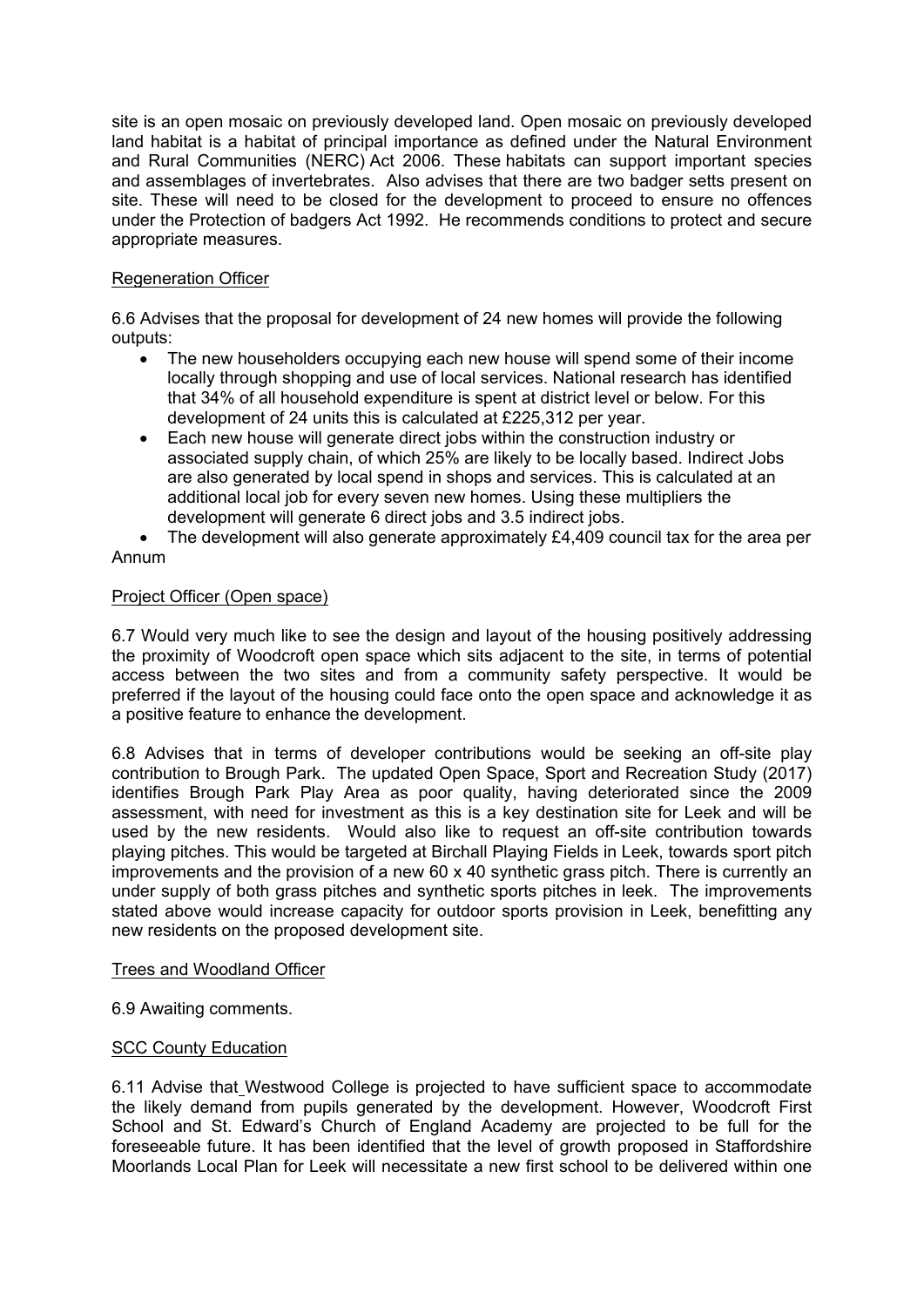of the residential development sites. The County Council is working with Staffordshire Moorlands District Council (SMDC) to plan strategically for the education infrastructure required to accommodate the children generated by the level of housing growth proposed across the District. The County Council has a statutory duty to secure the sufficient supply of school places, which includes requiring developers to provide additional education provision in line with the pupils generated by proposed new housing. We will therefore be requesting a contribution towards first school provision. A fair, transparent and consistent approach must be taken across developments proposed in the Leek area. As a new first school will be necessary to accommodate the level of development proposed in the area, this site will be required to contribute proportionally to the cost of providing the new school and acquisition of the land (relative to the development). We have been advised that the cost of a new 150 place first school (1 form entry) would be in the region of £3,030,000 (excluding acquisition of the necessary land). Based on 24 dwellings the proportional contribution towards a new first school of this size would be £74,208 (plus the proportional cost of the acquisition of the necessary land).

## Local Lead Flood Authority

6.12 No objection subject to condition to achieve SUDS

### Police Architectural Liaison Officer

6.13 No objection

## **7. OFFICER COMMENT AND PLANNING BALANCE**

### Principle of Development

7.1 As with all applications, the LPA is required to determine this application in accordance with the Development plan, unless there are material circumstances which indicate otherwise and in determining these applications, it shall have regard to the provisions of the Development Plan, in so far as material to the application and to any other material considerations.

7.2 Core Strategy Policy SS1a establishes a 'Presumption in Favour of Sustainable Development' in line with the National Planning Policy (herein referred to as the NPPF) where: (1) planning applications that accord with policies within the Core Strategy will be approved without delay and (2) where there are no relevant policies or they are out of date, the Council will grant planning permission unless material considerations indicate otherwise considering:-

- I. Any adverse impacts of granting permission would significantly and demonstrably outweigh the benefits, when assessed against the policies in the NPPF taken as a whole, or,
- II. Specific policies in within the NPPF indicate that development should be restricted.

7.3 This site lies within the development boundary of Leek. There are no buildings on the site. Although the applicant refers to the land as brownfield land, until some recent clearing took place the land had very much started to regenerate with self set trees, vegetation etc. Since the clearing there is evidence of some areas of hard standing. Notwithstanding this the site lies within a sustainable location and its development for housing would be in accordance with Policy SS5 which sets out the development strategy for Leek which includes the provision of a range of housing. There is no objection in principle. Issues to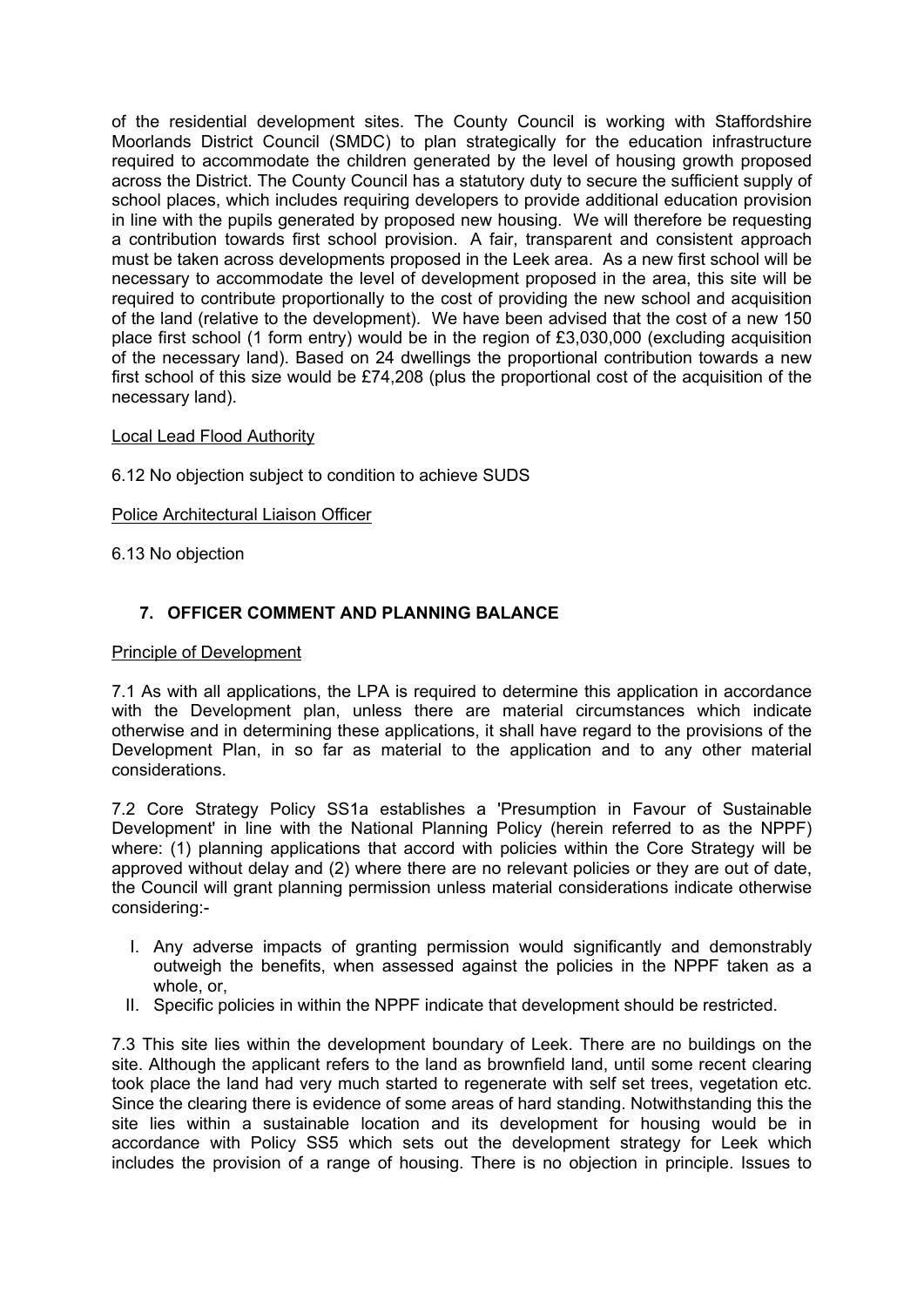consider include access, affordable housing, design, amenity, ecology, drainage, trees, and developer contributions. These issues are address below.

### Access

7.4 Access to the site is proposed via a new access leading from Woodcroft Road through the yard of GKN into the site. It is an unusual arrangement. The plans show a series of road markings and signage to direct vehicles. The layout is designed such that drivers leaving the housing site would give way to vehicles in the yard and to arrivals to the housing. Vehicles leaving the housing would then cross a 'hatched area' to approach another give-way line at Woodcroft Road.

7.5 GKN, who occupy the adjacent factory and whose yard will be crossed have submitted their own Transport Assessment prepared by PTB Transport Planning Ltd. They strongly object to the application on access grounds. The TA says that the proposed arrangements are sub-standard in many ways and are potentially unsafe. They refer to the failure to demonstrate that HGVs can safely enter/leave the site and manoeuvre around the site, they question the unsuitability and safety of the shared access between residential and industrial traffic. They say that the lack of a Road Safety Audit of the proposed access arrangements is a serious omission from this planning application. Setting aside safety concerns, it says that the use of the GKN Driveline access and yard to serve the development has the potential to cause disruption and delay to the GKN Driveline operation during both the construction and occupation phases of the housing development. The proposed road layout itself falls well short of relevant guidelines for residential use, particularly in terms of steep gradients. It says that the additional traffic associated with the residential development will cause further issues with already restricted two-way traffic movement on Woodcroft Road during the construction and occupation phases of development; leading to further delay for GKN Driveline, other industrial properties, and residential properties on Higher Woodcroft. It concludes by saying that the application fails to provide a safe and suitable access and in line with the NPPF and should be refused.

7.6 The Local Highway Authority has considered the application and the response from GKN. It raises no objection to the application subject to conditions. The LHA advice that the access across a commercial yard is acceptable in principle and that Higher Woodcroft is of adequate width for commercial/industrial/residential use and speeds at the access point will be low. Furthermore they say that visibility of the access off Higher Woodcroft from the access to the development will be good and priorities will be defined by road markings. It is for these reasons that no objection is raised.

7.7 Although many of the letters of objection refer to traffic/access issues and GKN object strongly, the advice of the LHA is that a suitable and safe access for all users to the site can be achieved and that the impact on the highway network is acceptable. For these reasons the proposal is considered to comply with Polices DC1 and T1 and the NPPF and it is not considered that a refusal on highways grounds could be sustained.

## Affordable housing

7.8 Policy H2 requires that sites such as this should provide 33% of the total number of dwellings as affordable dwellings, secured in perpetuity. In the submitted DAS the applicant states that the provision of this level of affordable housing would result in insufficient profit for the developer. He also provided some headline figures with the application, however these fell significantly short of a full Viability Appraisal which is what is required in such circumstances. The applicant was invited to submit one.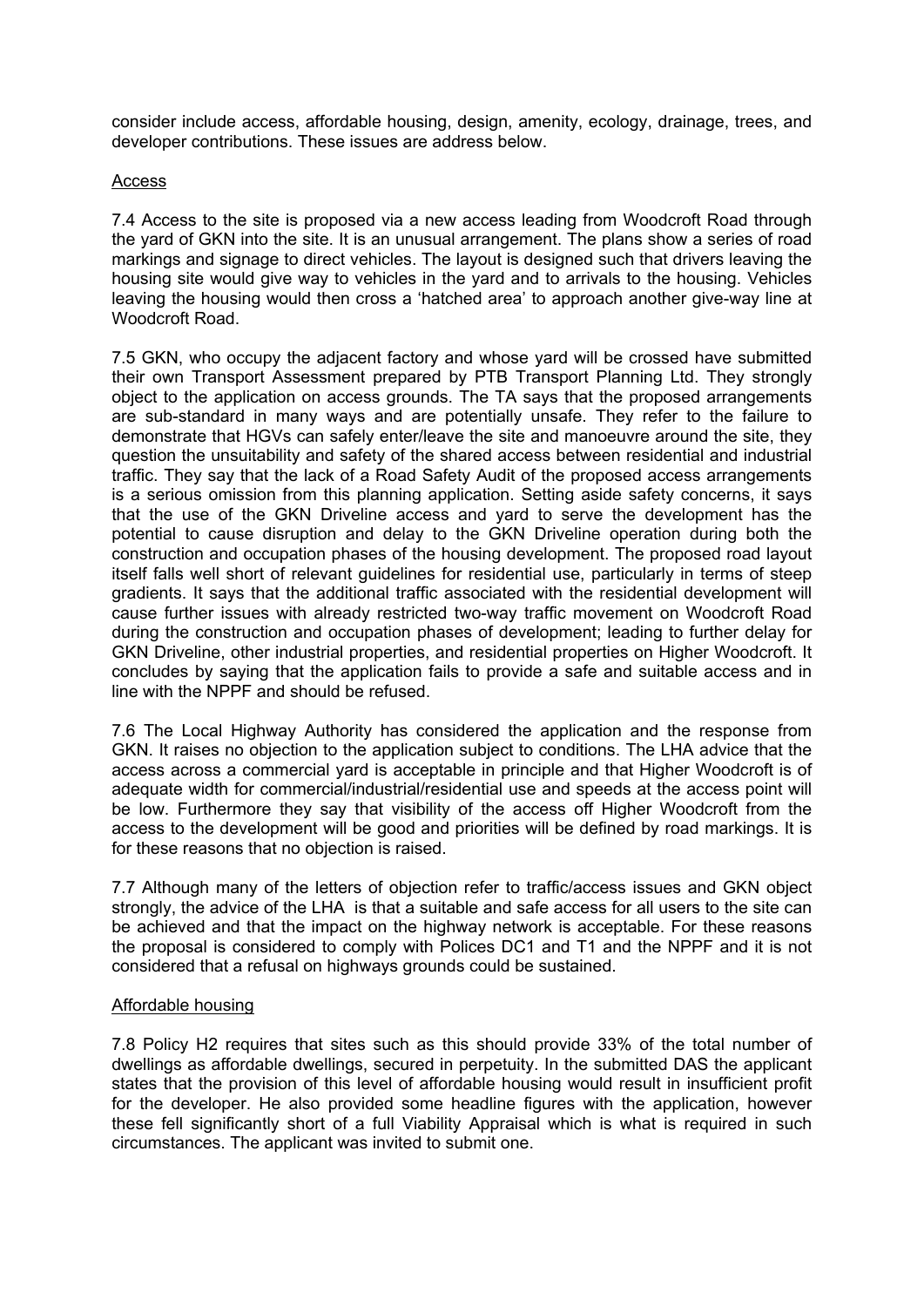7.9 The applicant has however had a change of heart and has now committed to providing 33% of the dwellings as affordable homes in line with policy and to enter into a legal agreement with the Council to secure this. Subject therefore to the applicant entering into such a legal agreement there is compliance with Policy H2.

### Layout, scale and appearance

7.10 The design of the dwellings was subject to negotiation during pre application discussions. The dwellings are now all two storey (previously the application included some three storey properties) and are a mix of detached and semi detached units. The overall appearance/design of the dwellings is considered to be acceptable in this location.

7.11 As described above the site is subject to some significant level changes. The applicant says that the engineering works proposed result from the need to achieve suitable road gradients and a platform for development. The Site sections plan, PL16B show the proposed level changes clearly. Essentially Plots 14-22 are cut into the bank resulting in the need for retaining structures/ walls along the western boundary. The sections show that due the tapering western boundary the impact of the retaining walls on these plots at the rear becomes gradually poorer. The sections show that by plot 16 the retaining wall is as high as the property and at its closest less than 6 metres from the rear elevation. No sections are provided for plots 14 and 15 but it can only be assumed that the situation is similar if not worse. The outlook from the rear windows of these plots would be poor and the level of daylight into rear windows would be restricted. Whilst on plan these properties appear to have generous gardens, the reality is that many would not and others would be terraced reducing the 'useable' space; the size and quality would overall be poor.

7.12 There are also issues with plots 1-7 in terms of layout. These plots are situated along the eastern boundary directly adjacent to the GKN factory and yard. A Noise Assessment (NA) is submitted with the application. It identifies noise impacts and proposes various mitigation measures in order to reduce noise impacts to future occupiers of these plots including a 1.8m fence, double glazing, trickle ventilation and mechanical ventilation. The NA also identifies an extraction flue as causing notable daytime noise but dismisses these levels as insignificant given the context of the area as traditionally industrial. The NA summarises that with appropriate mitigation the site could be developed for residential use.

7.13 The Environmental Health Officer has considered the submitted NA. He is of the opinion that placing residential properties in close proximity to the factory/commercial unit occupied by GKN could compromise future operations of that commercial/industrial unit and cause significant amenity issues for future residents of the proposed development. He recommends refusal of the application. He advises that the NA indicates that residents requiring fully open windows for ventilation during the night (a reasonable expectation in this location) would be impacted by noise levels inside their bedrooms. These predicted levels would exceed those prescribed by WHO and BS8233:2014 for good quality sleep. The use of mechanical ventilation proposed by the NA to reduce these high levels of noise are not considered to be appropriate and particularly in this location which is not town centre nor is it adjacent to a busy highway for example. It is considered that future occupiers should be able to ventilate their properties by the use of open windows. Furthermore the NA was taken in winter when factory doors are likely shut. The EHO found factory doors open during hot weather. There are no planning restrictions currently applying to the GKN site leading to further concern that future night time residential amenity could be impacted if factory operation intensified or altered in nature. In addition the EHO comments that noise from the flue would cause significant disturbance, especially to the external amenity for future occupiers in Plots 3-6 (approximately).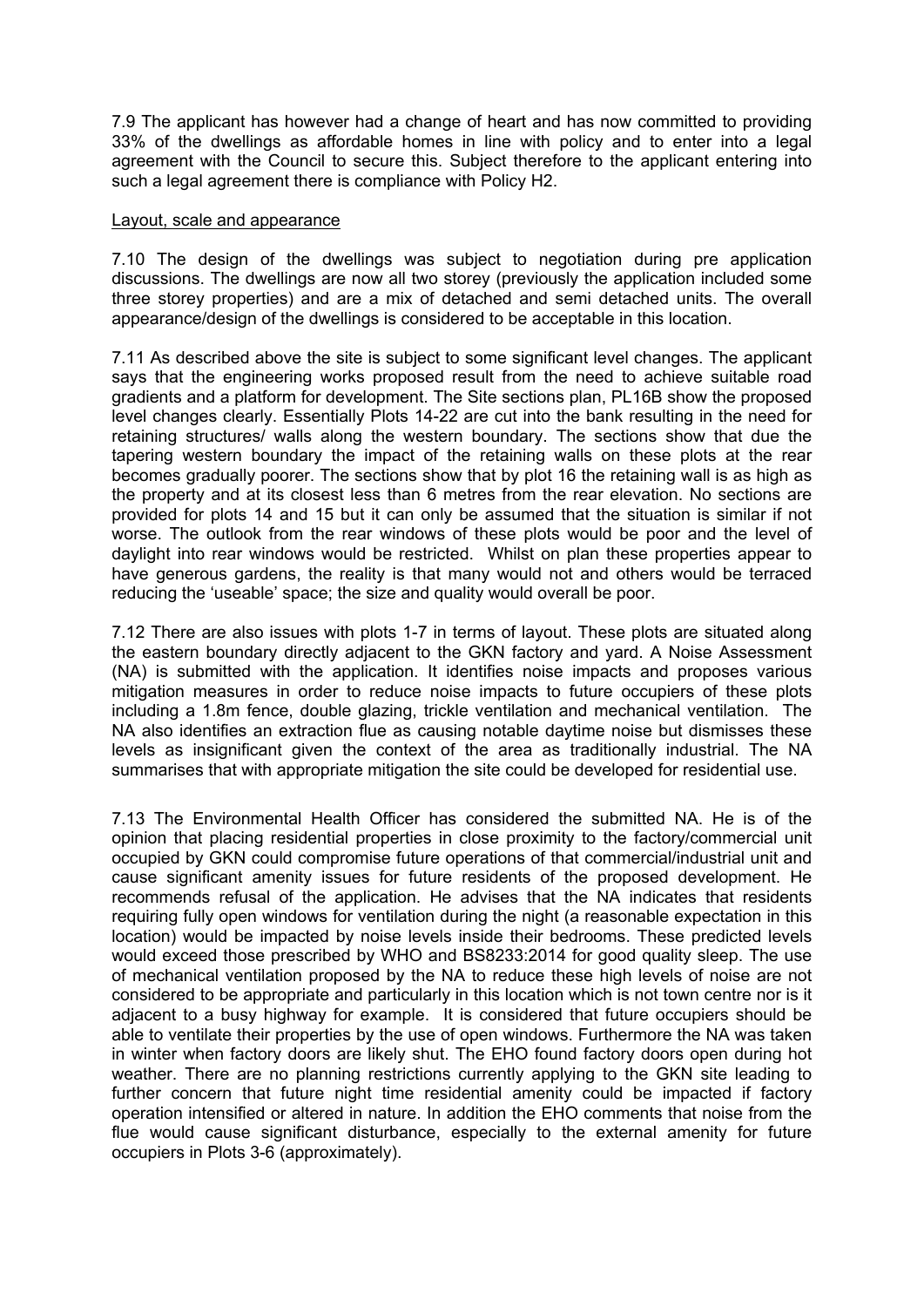7.14 In response to the EHO's comments the applicant has provided further information including details of a proposed residential development next to a live music venue/public house in Warrington from which the applicant draws a comparison. This has also been considered by the EHO. He advises that his advice and concerns remain unchanged and he recommends refusal of the application.

7.15 In addition to the above comments the layout is rather engineered. Two footpaths are provided which is not necessary for this number of dwellings. The applicant was advised to reduce the amount of frontage parking to increase 'green space'. The current layout is certainly better but still retains a rather car dominant environment. Although not reasons to refuse the application alone, they are negative aspects of the scheme. So too is the proposed entrance to the site through a commercial yard. It does not provide an attractive or welcoming place to live. It does not create a high quality place which the revised NPPF says is fundamental to what planning should achieve.

7.16 It is for all of these reasons that the layout is considered to be unacceptable on amenity grounds. As such the proposal does not comply with Polices DC1 or SD 4 which seeks to ensure good design and protect amenity and it conflicts with the NPPF which requires good design, a high standard of amenity for future occupiers and requires decision makers to avoid noise giving rise to significant adverse impacts on health and the quality of life.

### Ecology

7.17 The Ecology Officer has considered the submitted report. He initially advised that the application should be refused on the grounds that ecological survey data on the habitat suitability of the site for invertebrates requires further survey. A further report has been received and is being reviewed by the Ecology Officer. Members will be updated on this at the meeting.

7.18 The Ecology Officer separately advises that there are two badger setts present on site and that these will need to be closed for the development to proceed to ensure no offences under the Protection of badgers Act 1992. In the event of permission being granted he recommends conditions to protect badgers during construction and to ensure a Licence from Natural England to close the setts is on place before any work commences on site.

## Drainage

7.19 A Flood Risk Assessment and Drainage Strategy is submitted with the application. The LLFA has considered this and raises no objection subject to a condition to secure a scheme of sustainable drainage. With this in place there is no conflict with Policy SD 4 or the NPPF.

## Trees

7.20 A Tree survey and Arboriculture Impact Assessment is submitted. It concludes that existing trees do not pose a constraint to developing this site. The comments of the Trees and Woodland Officer are awaited and will be reported at the meeting.

### Developer contributions

7.21 The applicant has confirmed in principle his acceptance of the education and public open space contributions as outlined above. These contributions are required to mitigate the impact of the development on school capacity and public open space provision. They will need to be secured through a Section 106 obligation. With this in place there would be compliance with Policy C1.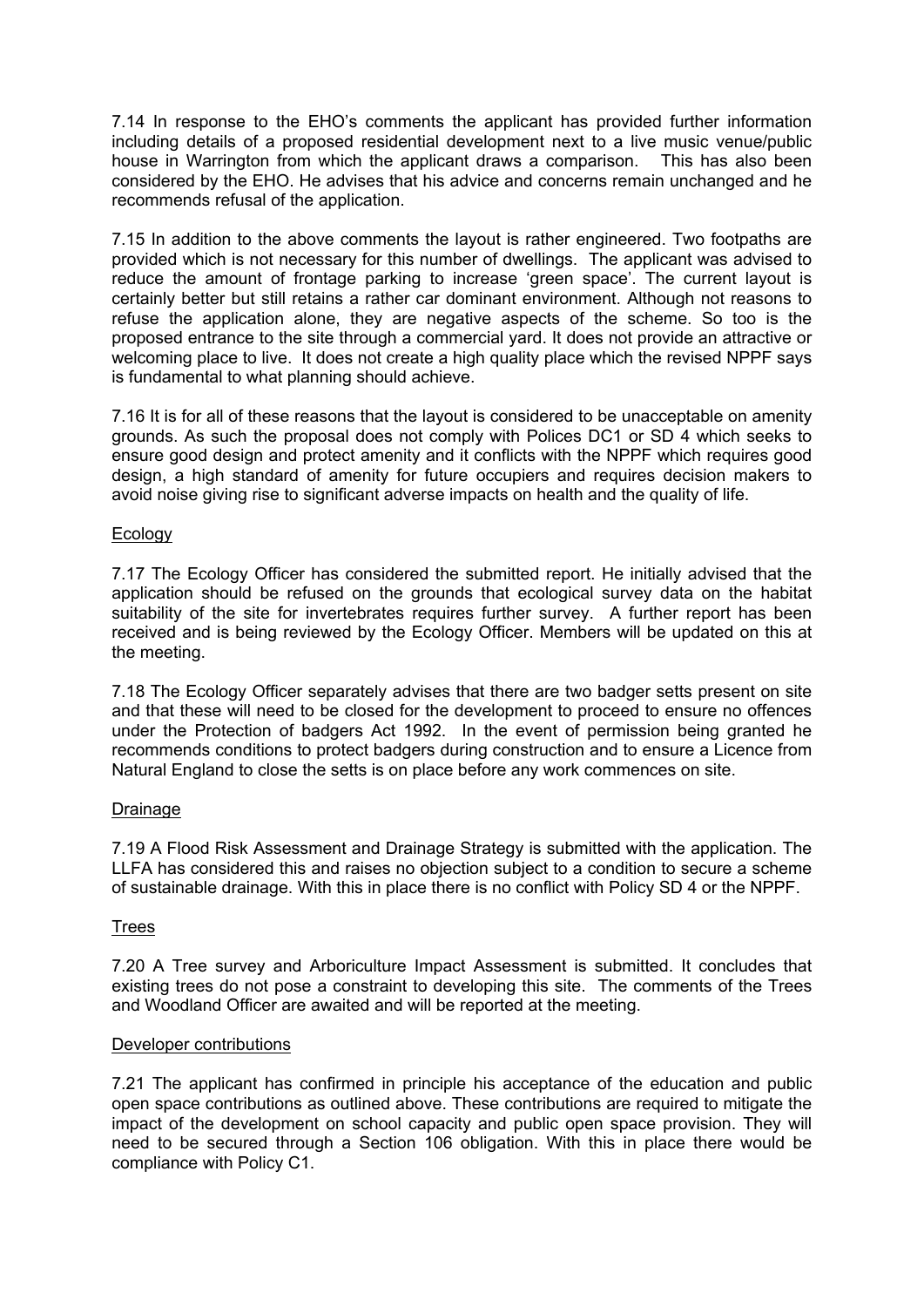### Other issues

7.22 The retaining walls discussed above also give rise to issues of stability. The applicant has asked if this matter can be conditioned. However given that this is a full application and the provision of retaining structures appear key to developing the site this information should be provided now. The NPPF confirms that planning decisions should ensure that the site is suitable for its proposed use taking account of ground conditions and any risks arising from land instability. This also weighs against the proposal.

### Conclusion & Planning Balance

7.23 Planning applications must be determined in accordance with the Development Plan unless material considerations indicate otherwise.

7.24 As set out above there is conflict with Polices DC1 and SD4 of the Development Plan. The NPPF is a material consideration of weight. It sets out a presumption in favour of sustainable development. For decision taking it says at paragraph 11 that where those polices which are the most important for determining the application are out of date, the tilted balance applies i.e that permission must be granted unless the adverse impacts of doing so would significantly and demonstrably outweight the benefits when assessed against the policies in the Framework taken as a whole. Footnote 7 confirms that 'out of date' includes applications for the provision of housing where the LPA cannot demonstrate a 5 year supply of deliverable housing sites. That is the case here, with the District having a less than 2 year supply. The tilted balance applies.

7.25 The proposal would deliver economic benefits through the construction of the dwellings and once completed through extra spending power in the local economy and increased Council tax receipts. The Regeneration Officer has clarified the economic outputs above. Moderate weight is attached to this. The provision of housing in circumstances of a chronic housing under supply attracts very significant weight. The applicant's willingness to provide 33% of these as affordable units is also a weighty matter in favour of the application as is the site's location in a very sustainable location. However as described above the environment in which the dwellings would sit is poor and would lead to unacceptable levels of amenity and living conditions for future occupiers. The access to the site is through a commercial yard, some of the units (1-7) back onto an existing and unrestricted factory where noise levels are such that the applicant proposes mechanical ventilation within the units. Others (14-22) will have their rear boundaries formed by a retaining structure of at least 7m in height, similar to the dwellings themselves. Sections for plots 22, 20 and 16 show varying distances between rear elevations and the retaining wall, with plot 16 having less than a 6m interface. It can only be assumed that the relationship with plots 14 and 15 is even worse. No construction details/stability for this retaining structure is provided.

7.26 For these reasons it is concluded that that adverse environmental impacts are significant and demonstrable and outweigh the benefits in this particular case. Planning permission should be refused.

## **8. RECOMMENDATION**

- **A. That planning permission be refused for the following reason:**
- **1. The only access available to the land is available from an adjacent and established B2 factory. The proposal is to create access through part of the factory yard with a series of road markings and signage such that vehicles emerging from the proposed houses would give way to commercial traffic.**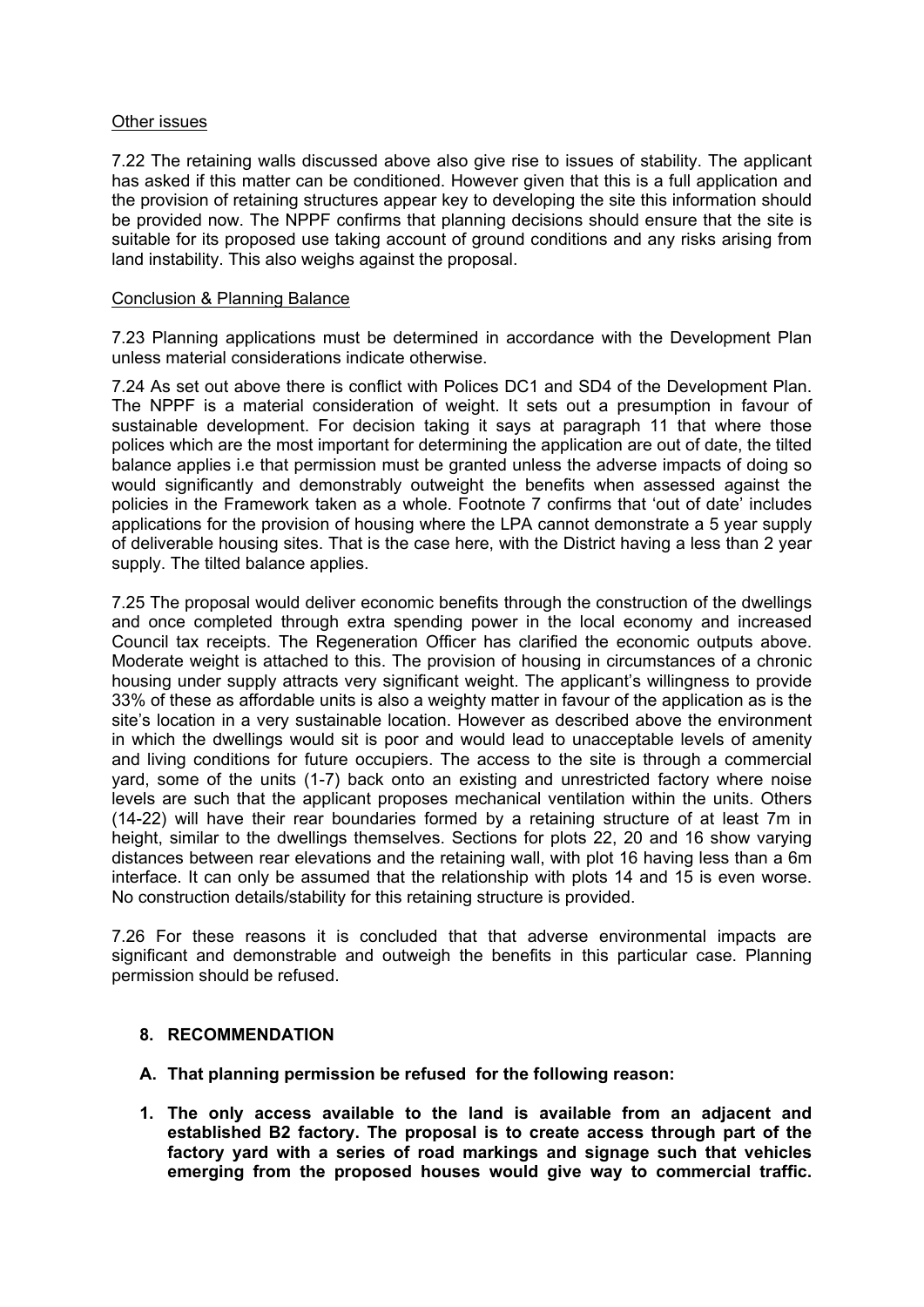**There are some significant level changes across the site which would require a major cut and fill operation with the need for retaining structures along the western boundary, shown to be in the region of at least 7m in height. It is because of these particular site characteristics that it is considered that the proposed development would lead to a very poor level of amenity and poor living conditions for future occupiers as a result of their proximity to the adjacent factory, their proximity to the retaining strucutres along the western boundary of the site and the proposed access through a commercial yard. As a result there is conflict with Polices DC1 and SD4 of the Staffordshire Moorlands Core Strategy which seek to ensure good design and protect amenity and it conflicts with the NPPF which requires good design, a high standard of amenity for future occupiers and requires decision makers to avoid noise giving rise to significant adverse impacts on health and the quality of life. The proposal would not create a high quality place, would not function well nor would it create an attractive, welcoming place to live. These adverse impacts are considered to be significant and demonstrable in this particular case and outweigh the benefits that delivering housing would bring, notwithstanding the Councils current land supply situation.** 

**B. In the event of any changes being needed to the wording of the Committee's decision (such as to delete, vary or add conditions/informatives/planning obligations or reasons for approval/refusal) prior to the decision being issued, the Operations Manager - Development Services has delegated authority to do so in consultation with the Chairman of the Planning Applications Committee, provided that the changes do not exceed the substantive nature of the Committee's decision.**